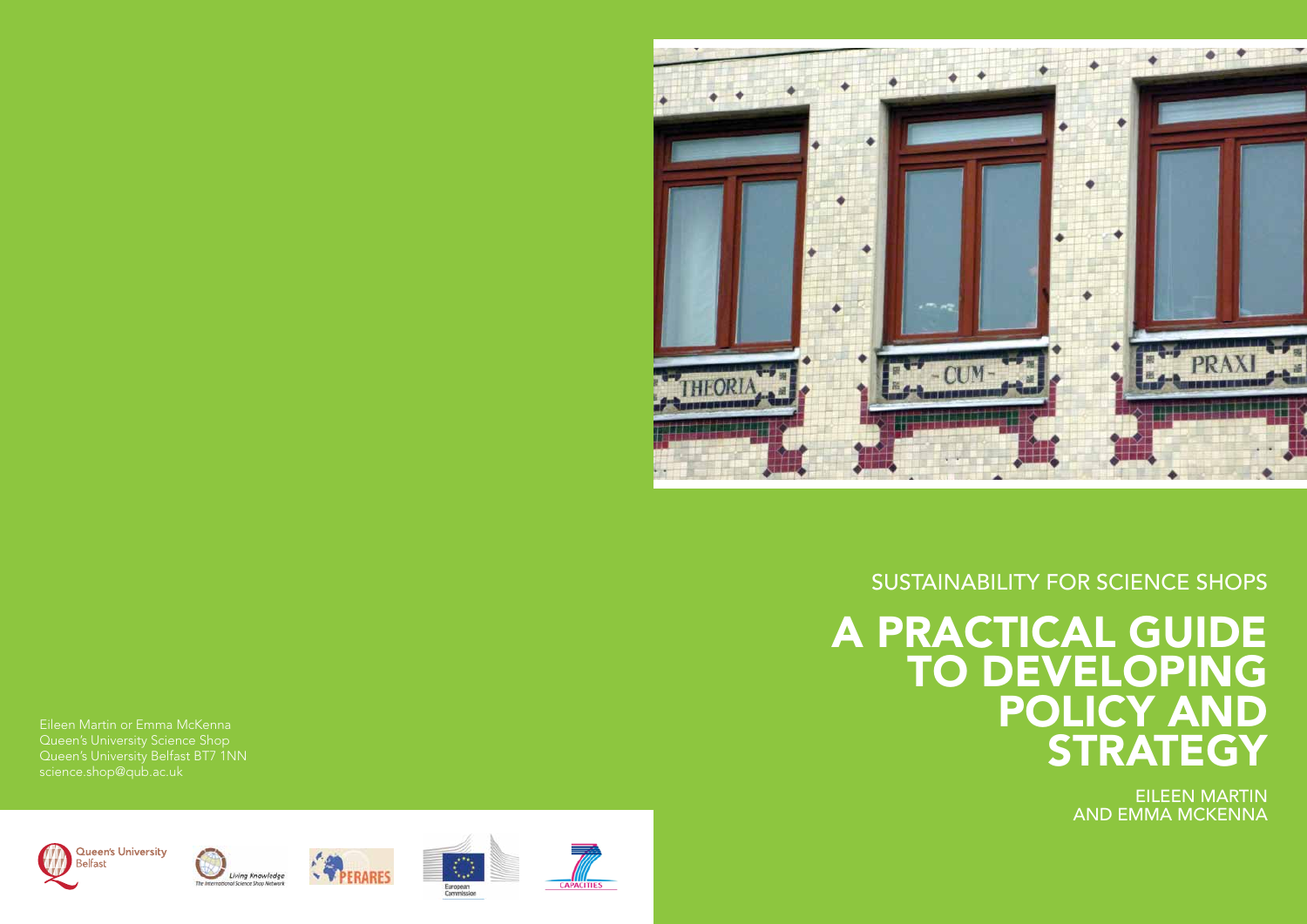Over the last 30 years, Science Shops across Europe have had to develop strategies to ensure sustainability. One of the main ways of achieving this over the long term has been linking to policy priorities. This means making sure that policymakers such as funders, political representatives and senior university managers understand and appreciate how Science Shops can help them to deliver on their own relevant priorities.

Developing a policy context takes time, knowledge and skill. The knowledge and skills can be learned and we hope that this handbook will go some way towards helping with this learning. However time is a separate issue and it should be noted that the suggestions here are a menu, and some readers may be able to implement more actions than others. Some readers may also already be implementing some of the actions without realising it.

Policy development work can feel challenging for Science Shop practitioners, especially in the early stages of the work. However the experience of longstanding Science Shops suggests that policy work is vital to long term success. This handbook draws lessons from the experiences of other Science Shop practitioners over the years. We hope this report will be of use to you in terms of thinking about how you might contribute to policy development in your own work.







We would like to offer our thanks to those people who took the time to provide us with information about their work which provides the raw material for this report.

We would also like to gratefully acknowledge the work of all of the partners within workpackage 7 of the PERARES project who have contributed to this report. In particular Henk Mulder, University of Groningen, Catherine Bates, Dublin Institute for Technology, Jozefien De Marrée, Vrije Universiteit Brussels, Kenneth Burns, Catherine O'Mahony and Anna Kingston, University College Cork, Hansje Eppink and Gerard Straver, Wageningen University and Norbert Steinhaus, Bonn Science Shop, have all offered valuable insights.

Emma McKenna and Eileen Martin

Queen's University Belfast October 2013

# A PRACTICAL GUIDE TO DEVELOPING POLICY AND STRATEGY



*"It is not easy to play chess simultaneously on different boards. Many Science Shops do not know how to give more priority to their strategic development within international, national, regional or university policies"*  (Established Science Shop)

> Study Financed by the European Community's Seventh Framework Programme (FP7/2007-2013) under grant agreement n° 244264

The views and opinions expressed in this publication are the sole responsibility of the authors and do not necessarily reflect the views of the European Commission.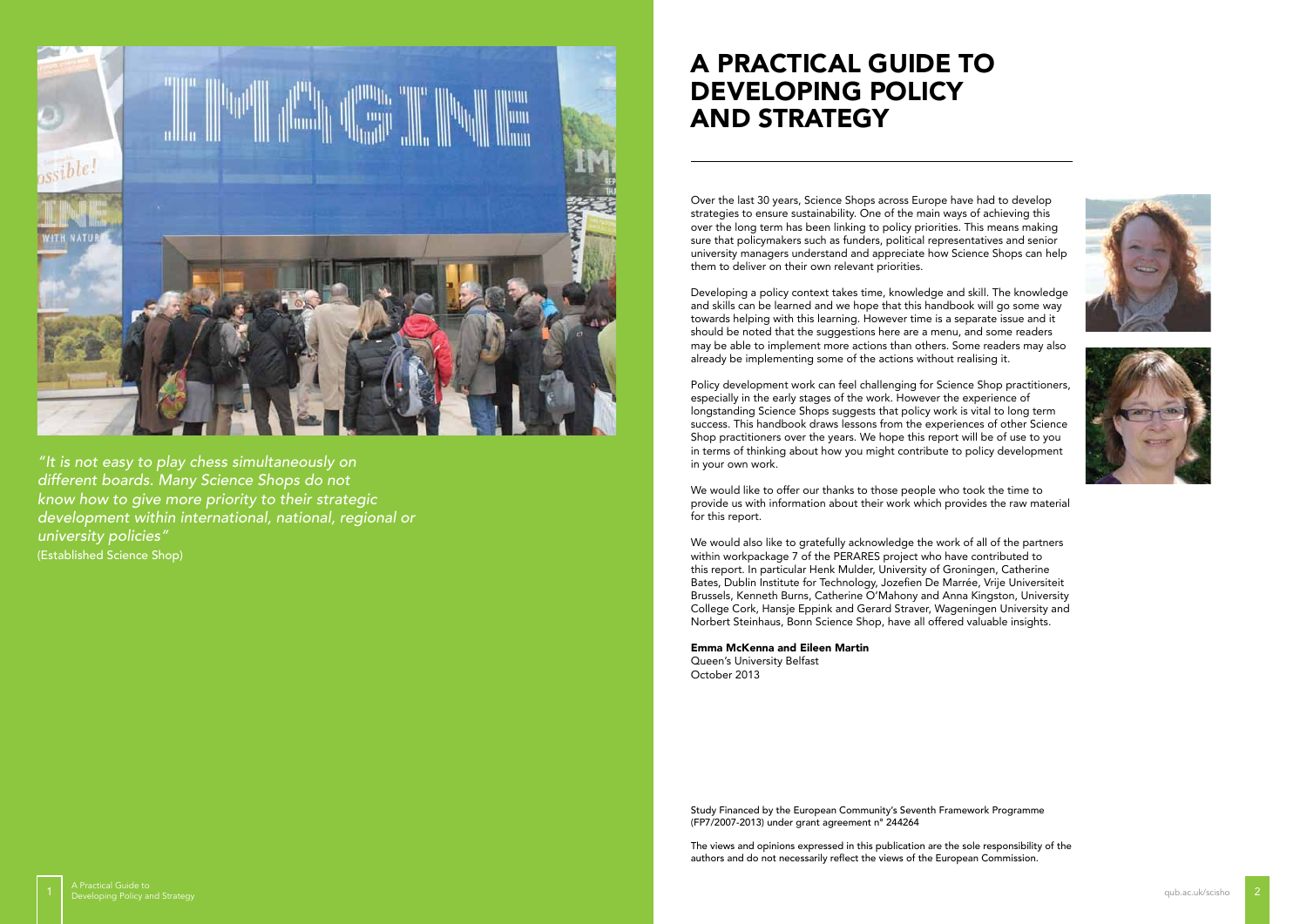|                             | What                   |                                                                                                                                                                                  | How                                                                                                                                                                                                                                                                                                                                                      |
|-----------------------------|------------------------|----------------------------------------------------------------------------------------------------------------------------------------------------------------------------------|----------------------------------------------------------------------------------------------------------------------------------------------------------------------------------------------------------------------------------------------------------------------------------------------------------------------------------------------------------|
| Step 1: Survey<br>territory | Desk Research          | Strategic Plans.<br>Education Strategy and policies.<br>Research Strategy and policies.<br>Funding Streams.<br>Strategies of Key Funders.                                        | Online.                                                                                                                                                                                                                                                                                                                                                  |
|                             | Background<br>Research | Find people who know about policy in the HEI<br>What are the interests of senior managers -<br>research and personal?<br>Relevant academic departments.                          | Examine networks.<br>Use Blogs, Twitter, CV, Research profiles.<br>Use contacts in different academic departments.                                                                                                                                                                                                                                       |
| Step 2: Build<br>alliances  | Networking             | Identify like minded people<br>For non-academic Science Shop co-<br>ordinators, identify academic partners to<br>supervise projects.<br>Create national and international links. | Practice your arguments<br>Create an exemplar project (see figure 3).<br>Attend conferences, network.<br>Use Living Knowledge website.                                                                                                                                                                                                                   |
| Step 3: Make<br>your case   | Lobbying               | Inform                                                                                                                                                                           | Send information to key decision makers.                                                                                                                                                                                                                                                                                                                 |
|                             |                        | Involve                                                                                                                                                                          | Ask decision makers to do something for you, or<br>ask how your science shop can help them fulfil<br>their objectives                                                                                                                                                                                                                                    |
|                             |                        | Participate                                                                                                                                                                      | Contact relevant staff to ensure you are on the<br>mailing list for policy document being consulted on.<br>Volunteer for policy working groups or strategic<br>committees. Contribute info/words to key policy<br>documents.<br>Go to consultations and events and talk to<br>people, formally and informally.<br>Use your elevator pitch (see figure 4) |
| этер 4:<br>Be prepared      | Maintenance            | Watching brief                                                                                                                                                                   | Identify new policy coming up and existing<br>policy due to be reviewed. Volunteer for<br>committees/strategy groups.                                                                                                                                                                                                                                    |
|                             |                        | Maintain and build relationships                                                                                                                                                 | Informal meetings, send info, attend events                                                                                                                                                                                                                                                                                                              |
|                             |                        | Maintain and build PR                                                                                                                                                            | Take photos, write up press releases using good<br>practice examples (see figure 5)<br>Gather testimonials from students, staff and CSOs<br>Evaluate qualitatively and quantitatively, to have<br>statistics and stories ready                                                                                                                           |

# Figure 2:

# Methods for developing policy and strategy to support Science Shops in HEIs



Figure 1 above shows some of the key structures which influence policy development within Higher Education Institutions (HEIs). Whilst there may be variations between different organisations, policy priorities are normally based around the three pillars of Higher Education teaching, research and engagement. Science Shops have been successfully embedded in policy in all three areas since they normally involve students working on research projects with external organisations.

# Figure 1:

# Key Structures in HEIs for development of strategy and policy

"We started out in the educational office, then moved to our research office. We're now in student support. Our targets have varied from number of subjects, to number of community groups to numbers of students we work with. The context changes but the work stays the same."

(Established Science Shop)

Figure 2 is a summary of the methods used to develop policy and strategy to support Science Shops in HEIs. These methods are explored in more detail in the following section. It offers four steps in developing strategy to support community engagement in HEIs: Surveying the territory; Building alliances; Making your case; and being prepared for challenges.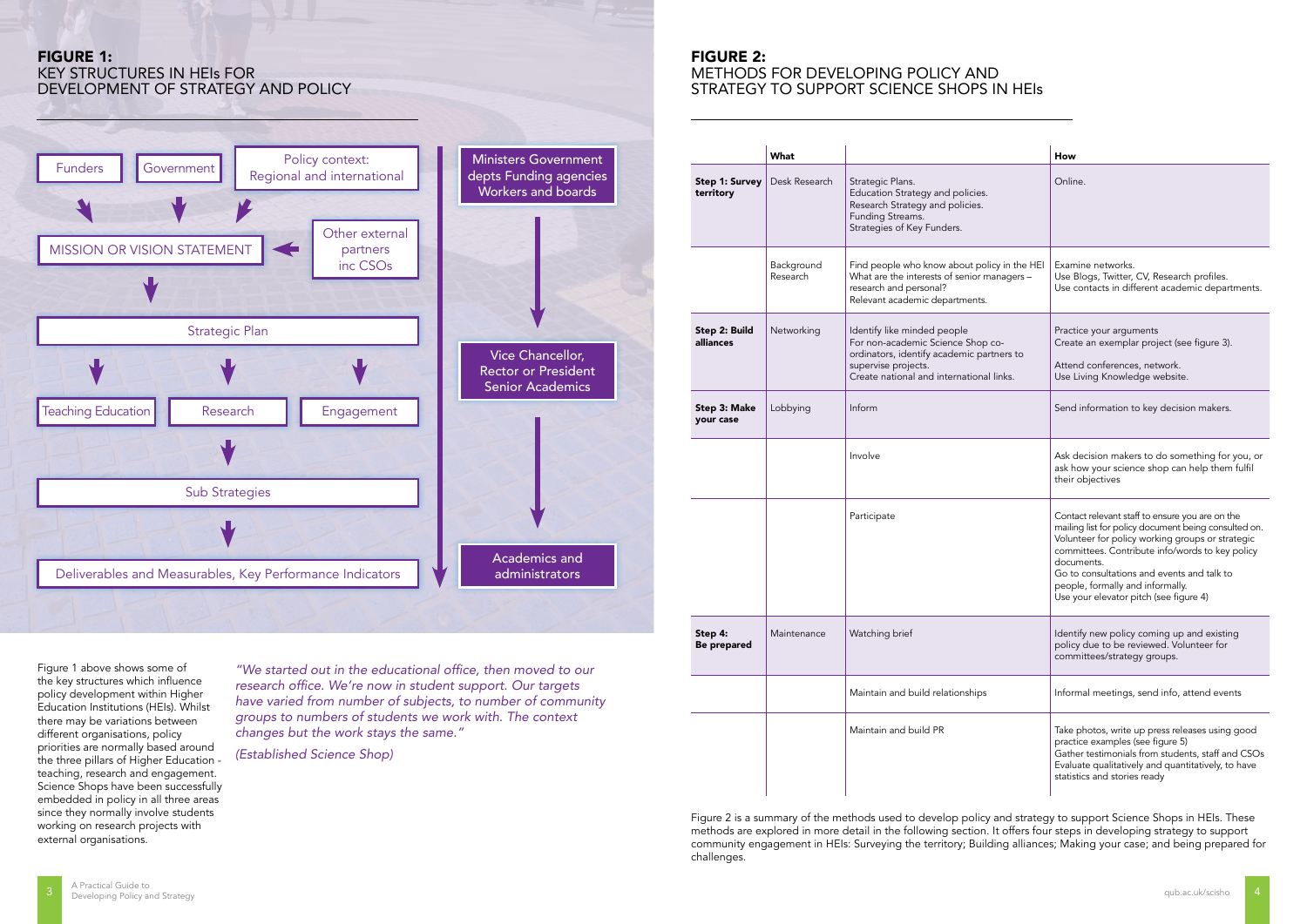Getting to know your HEI and the broader government policy context for the work of the Science Shop is the first part of successful policy development. How to go about this will vary from one HEI to another. Each HEI is unique. Some are very formal and it is difficult to break through layers of administration. Others are much more informal and it is easier to directly approach people in different areas. Desk research is a good starting point regardless of HEI structures.

# Get to know the policy context in your HEI by doing desk and background research:

- Read key documents strategic plans, research and teaching strategies for the HEI and for academic or administrative departments. What are the key priorities the HEI/department are delivering on? Where can the Science Shop model best make a contribution? Who writes the strategic plan? What are the timescales for the next version? Where is the HEI/department having trouble delivering on the strategic plans?
	- Examine funding streams and what they are designed to deliver. Can The Science Shop link to any existing funding streams? Is it able to deliver added value? Is it able to deliver on an area that is currently underachieving?
	- Talk to colleagues and friends who know the policy context – do you know anyone who is very good at policy influence? Can they lobby on your behalf? Can you use them to practice your elevator pitch(see Figure 6)? Are there people outside the HEI who can break through the structures?
- Get to know the agenda of your Rector/VC/Dean/Head of School – you may want to focus first on the person you have most access to, but it is worth knowing about the others as well. Read their documents, look at their

research interests, read their biographies, Google them and see what comes up. Are they on social media? Follow them. Do they have a blog? Can you see any points of connection to what The Science Shop is doing? Be prepared for a time when you may meet them unexpectedly.

- Get to know the formal and informal agendas in relevant academic departments. *Which*  are more linked to CSO agendas? Where do they have trouble getting experience for students? Where are the opportunities in the curriculum? Check formal requirements for academic skills for students/ graduates and see how science shop projects can support these.
- Look out for other documents that may be useful – anything that comes across your desk, think about it through the frame of Science Shop – academic quality assurance documents may help, as may academic council reports or minutes.
- Watch out for opportunities and threats - who will support or work against Science Shop agendas? Keep a general watch on what is happening in the university, use contacts to keep in touch with who is working on what.

# **STEP TWO:** Build alliances

Find the people who are likely to be supportive of the work you are doing. Some may support you on a personal or collegial basis. Others may be supportive of the transformative effect of the work on students or on CSOs.

- Analyse your social and professional networks to see where there are people who might support the Science Shop. Look across the academic structures.
- Practice your arguments. Talk to colleagues and friends about why you are committed to the Science Shop. See what connects with people. See what they want to know and whether they have any problems with the concept. If necessary, identify training to help you with this.
- Create an exemplar project (see Figure 5 below).
- Make use of tools developed within international networks – they can lend credibility to your arguments.
- Attend national and international conferences and events and build links with other Science Shops in your region and internationally – for example the biannual Living Knowledge Conference. Often your senior managers will be persuaded by what is working successfully in other HEIs, particularly those they regard as competitors or leaders.
- Identify venues and opportunities to talk to policy makers about what the Science Shop can do for them – inside and outside the HEI.

sometimes junior people within a HEI can influence policy agendas

- Talk to people at all levels and are easier to reach than senior people.
- For academics your head of department or head of research or teaching group may be your route to senior management. Get to know how the Science Shop might fit their interests. Make them your advocate or champion if possible.
- Find venues in the HEI where people connect across faculties and the hierarchy, formally or informally. For example, learning and teaching or research seminars, or the university gym, crèche, dining facilities, etc. Where do people go to connect with others?
- Develop relationships with policymakers – once you've found what they're interested in and their key targets and deliverables, find ways to connect them to the Science Shop agendas.

"One Professor realised that the project was carried out in the town where she was from, and something started to click"

# Step one: Survey the territory



"My colleague can talk to anyone. He spotted our Dean *on the train and decided*  to go and tell him all about Science Shops. He has a really persuasive way with him and he was able to do this, I never could!"

(New Science Shop)

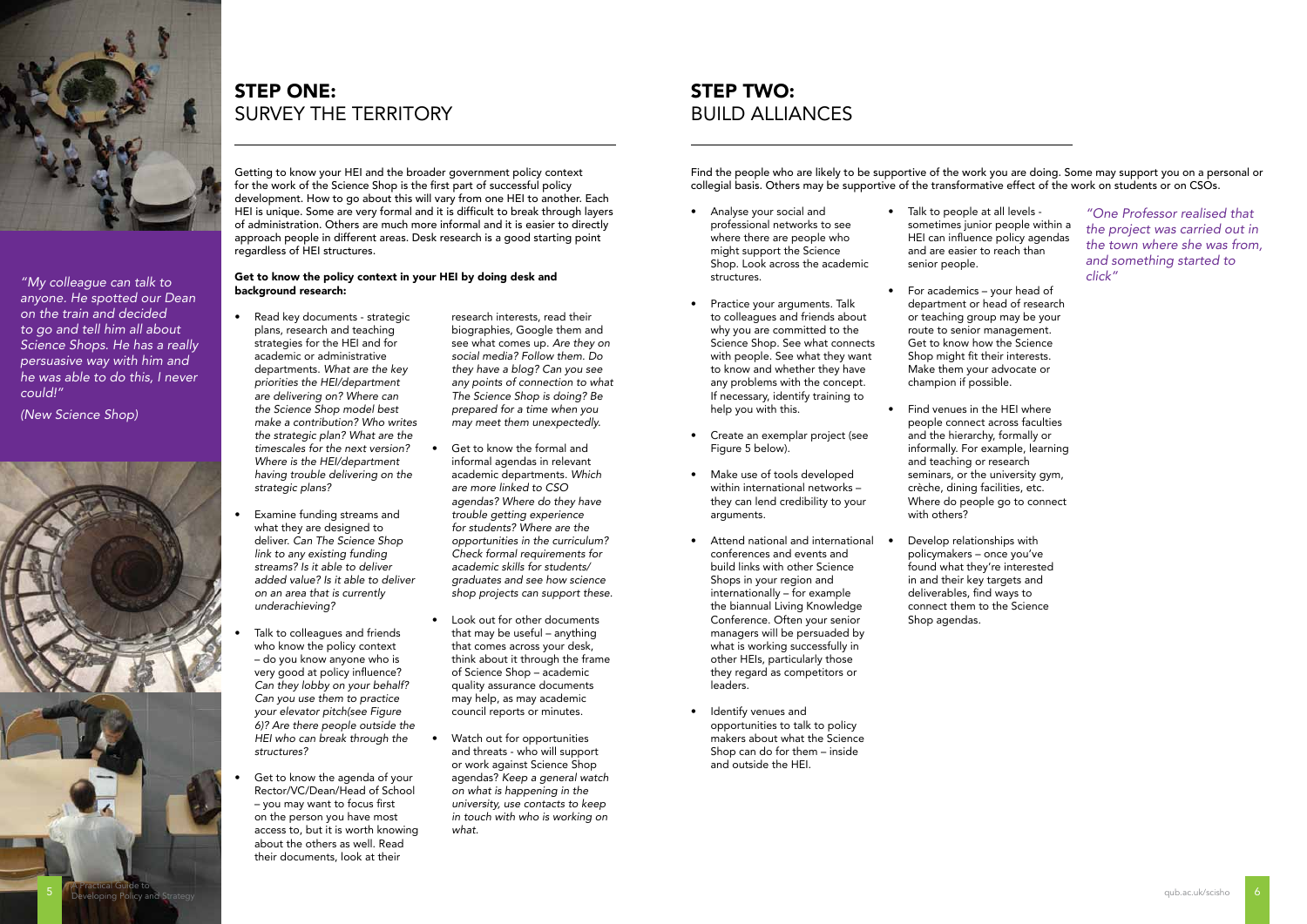Once you get to know the agendas of your senior managers, the next step is to start to lobby them. There are softer and harder lobbying techniques and not all will be appropriate in every context, so choose what is most likely to work within your HEI and what works best for your skill set. The first goal is to make sure that policy makers know what you do, the second step is to try to involve them (even in an honorary capacity) and the third goal is to get them to participate.

#### Inform by:

See figure 5 for examples of websites, leaflets and videos from existing Science Shops.

- Inviting people to your events, sending them information and keeping them in touch with what you are doing. Get in touch with their secretary and see if you can get time held in their diary to attend your event.
- Using internal communication routes, magazines, staff newsletters etc to make sure your work is known within the HEI.
- Getting public profile for successful projects - use your HEI's press office or build links with local press. Take good photographs and get consent to use them publicly. Make videos if possible.
- Using social media website, Twitter, Facebook and linking to the people you are seeking to influence.
- Developing a website to highlight your work.

#### Involve by:

- Giving senior managers an honorary role, for example in an advisory board or a student awards panel.
- Taking photos and videos which include senior managers (with their consent to use them for publicity).

#### Participate by:

- Contacting relevant staff to make sure you are on the mailing list for policy consultations.
- Reading draft policy documents and commenting on them, adding in specific words where possible. Small and specific changes are often easier to implement than big • changes.

• Volunteering or getting nominated

- Ensuring that any targets you add to documents are deliverable by you personally or by trusted partners - at this level, success is vital.
- Going to policy consultations and telling policy makers why and how the Science Shop delivers on their agendas. Asking them directly to write it in, giving them direct words where possible to make it easier for them.
- for policy working groups, strategic committees, boards, advisory groups etc where possible to help build connections.
- Going to places where policy makers will be and talking to them.
- Watching out for opportunities for informal discussion - using people you know to help.
- what is coming in the future for example EC policy.
- 
- 
- Keeping a watching brief on

Almost every longstanding Science Shop has experience of having someone in a position of authority who does not understand what they do or support what they do. Many have also faced budget or staffing cuts due to changing priorities or overall reductions in HEI funding. Successful Science Shops have understood the need to keep engaging with people at a broad level across their HEI so that they have strong support if a threat emerges. Some have also successfully shifted the focus of what they do whilst keeping the main goals of the work the same. It is important to work with every new manager and find a way to connect, mobilising other supporters where necessary. It is vital to anticipate this threat and be prepared!

#### Prepare by:

- Understanding that policy and strategies continually move on. Many successful Science Shops have reinvented themselves where necessary.
- Ensuring that The Science Shop is written into as many different policy areas and strategic aims as possible. This means it can continue to exist even if one area loses priority.
- Continuing to maintain a listening ear and build relationships. You may rely on these relationships if a threat emerges.

• Continuing to use PR mechanisms to ensure there is an information flow on successful projects and to keep the project in the public eye and visible. Invisible projects are much easier to cut. See figure 5 overleaf for examples on how other Science Shops do this. • Continue to work with international colleagues to help

7 A Practical Guide to<br>The Developing Policy and Strategy (Strategy Advanced Strategy Advanced Strategy Advanced Strategy A Developing Policy and Strategy (Strategy A Developing Policy and Strategy A Developing Policy and Developing Policy and Strategy qub.ac.uk/scisho

# develop new ideas and for mutual

support

#### Conclusion

This guide has suggested a range of practical actions to help new and emerging Science Shops examine the policy context within their HEI and understand how they can influence it. More than anything, being aware and prepared is vital. It is important to both create and seize opportunities and to have the arguments ready ahead of time. Different people will develop different styles of communicating policy information; these guidelines aim to help you develop yours.

- For academics, look for a manageable research topic, ideally within your own academic area
- For administrators, identify a supervisor who is supportive of the Science Shop concept and has a flexible approach
- Pick a topic that will gain interest within your HEI – either because of the subject area or because it targets a geographic or other area of strategic importance
- Find a good student who is likely to produce a strong result and who is likely to speak positively about the learning from the project
- Work with an organisation who understand that this is a pilot project and is enthusiastic about the concept as well as the output – someone who will speak positively about the idea even if outcomes aren't perfect
- Take plenty of photos or video footage and get permission to use them publicly

It is important to have a strong elevator pitch ready for the times when you unexpectedly meet a policy or decision-maker. For example, if you meet a Pro-Vice Chancellor over lunch or your Head of College in a lift, and you get an opportunity to pitch your Science Shop, what do you say to them? A pre-prepared 'elevator pitch' (so called as it is meant to be delivered in the time it takes you to take an elevator ride) is a 30 second - 2 minute piece that could outline:

• The name of the initiative (a snappy name is useful), your name and role, a short summary of your goals and activities, key achievements. If possible, identify an issue currently concerning

senior management in the HEI. Draw clear links between your work and the strategic needs of your School/College/University. Ensure they know how to contact you for further information. The key point is to emphasise the "so what?" element: our initiative, if supported, can help you/the School/College/University meet its goals/deliverables/tasks/key performance indicators (KPIs) in the area of University/National policy, strategic plans, etc. in the following way(s)…

To deliver an 'elevator pitch' effectively, experience suggests that there is a need for academic staff in particular - who may be discipline, teaching or research-focused - to become knowledgeable about the bureaucracy of their HEI, the names and roles of key policymakers, the specifics of School/College/University strategic plans and KPIs, and relevant county or national education/research policies which can be linked to a rationale for CBR activities. For some, this may involve an uncomfortable closeness with the language of new-managerialism; however, it is possible to translate the unrelated language of HEI 'business' into more appropriate language to describe civic engagement activities such as CBR.

# Step THREE: Make your case

# Step FOUR: Prepare to Mobilise

# Figure 3: Creating an exemplar project

# Figure 4: Developing your elevator pitch

"We don't really lobby, but we do go to places where we know people with influence will be and we make presentations and talk to them afterwards" (Community Engagement Initiative)

> I commented on a paper for the HEI ... adding in the words 'and community' where business was mentioned. (The policymaker) was really grateful because I was the only person who had commented at all... now community is written right through our Educational Philosophy' (new Science Shop)